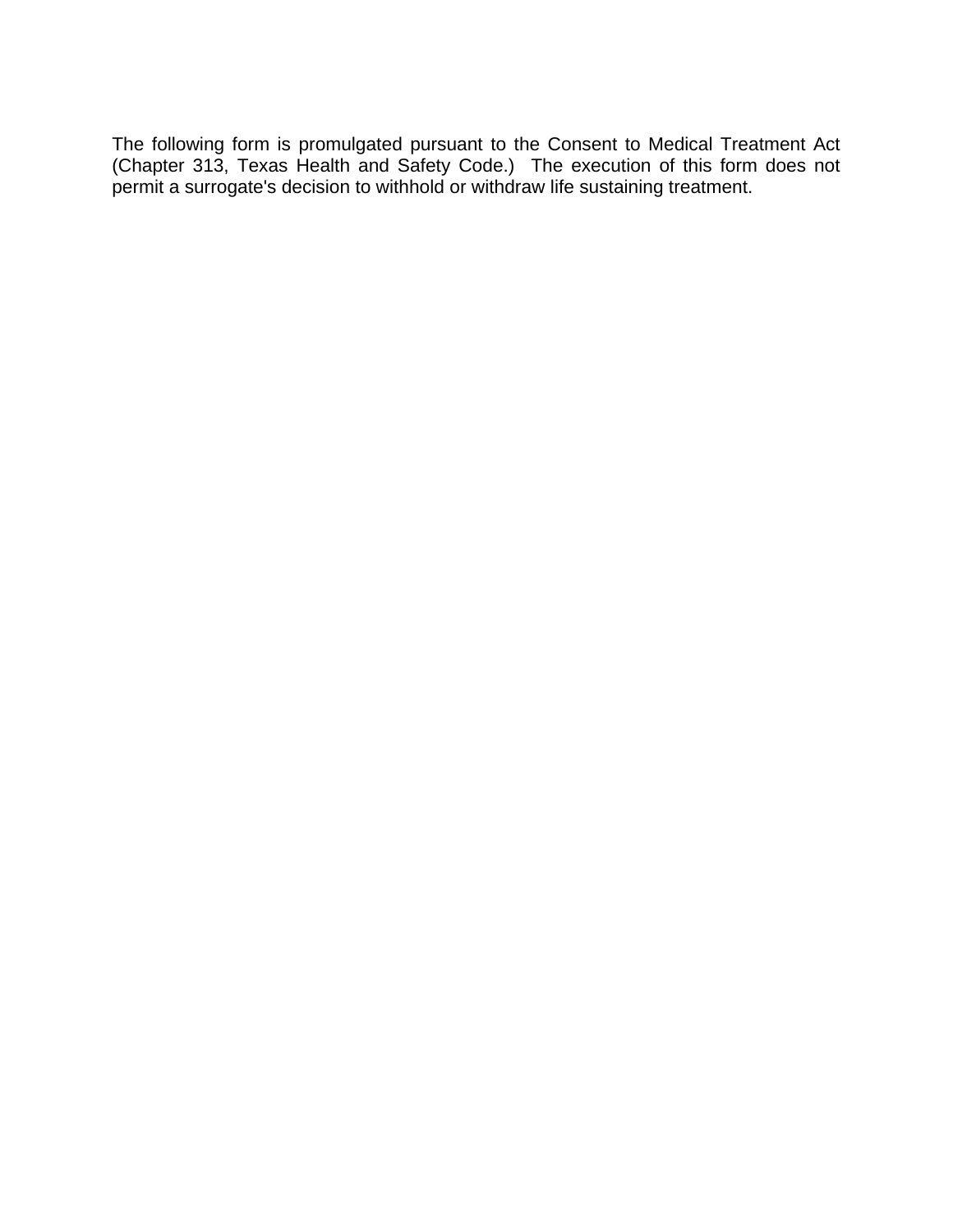## **CONSENT TO MEDICAL TREATMENT**

Consent to Medical Treatment Act (Chapter 313, Texas Health and Safety Code) **\*\*Only for Patients in a Nursing Home or Hospital\*\*** 

## **Surrogate Decision that does not include withholding or withdrawing life sustaining treatment**

Name of Resident:

This consent is **not related to withholding or withdrawing life-sustaining procedures** and would be used for an adult patient:

- Who has no formal guardian or health care agent under a medical power of attorney; **and**
- Whose care decisions are NOT related to the withholding or withdrawing of lifesustaining procedures.

A surrogate decision-maker may not consent to:

- voluntary inpatient mental health services;
- electro-convulsive treatment; or
- the appointment of another surrogate decision-maker.

If an adult patient in a nursing home or hospital is comatose, incapacitated, or otherwise mentally or physically incapable of communication, an adult surrogate from the following list, in order of priority, who has decision-making capacity, is available after a reasonably diligent inquiry, and is willing to consent to medical treatment on behalf of the patient, may consent to medical treatment on behalf of the patient:

- 1) the patient's spouse;
- 2) an adult child of the patient who has the waiver and consent of all other qualified adult children of the patient to act on behalf of the patient as the sole decisionmaker;
- 3) a majority of the patient's reasonably available adult children;
- 4) the patient's parents;
- 5) the individual clearly identified to act for the patient by the patient before the patient became incapacitated, the patient's nearest living relative, or a member of the clergy.